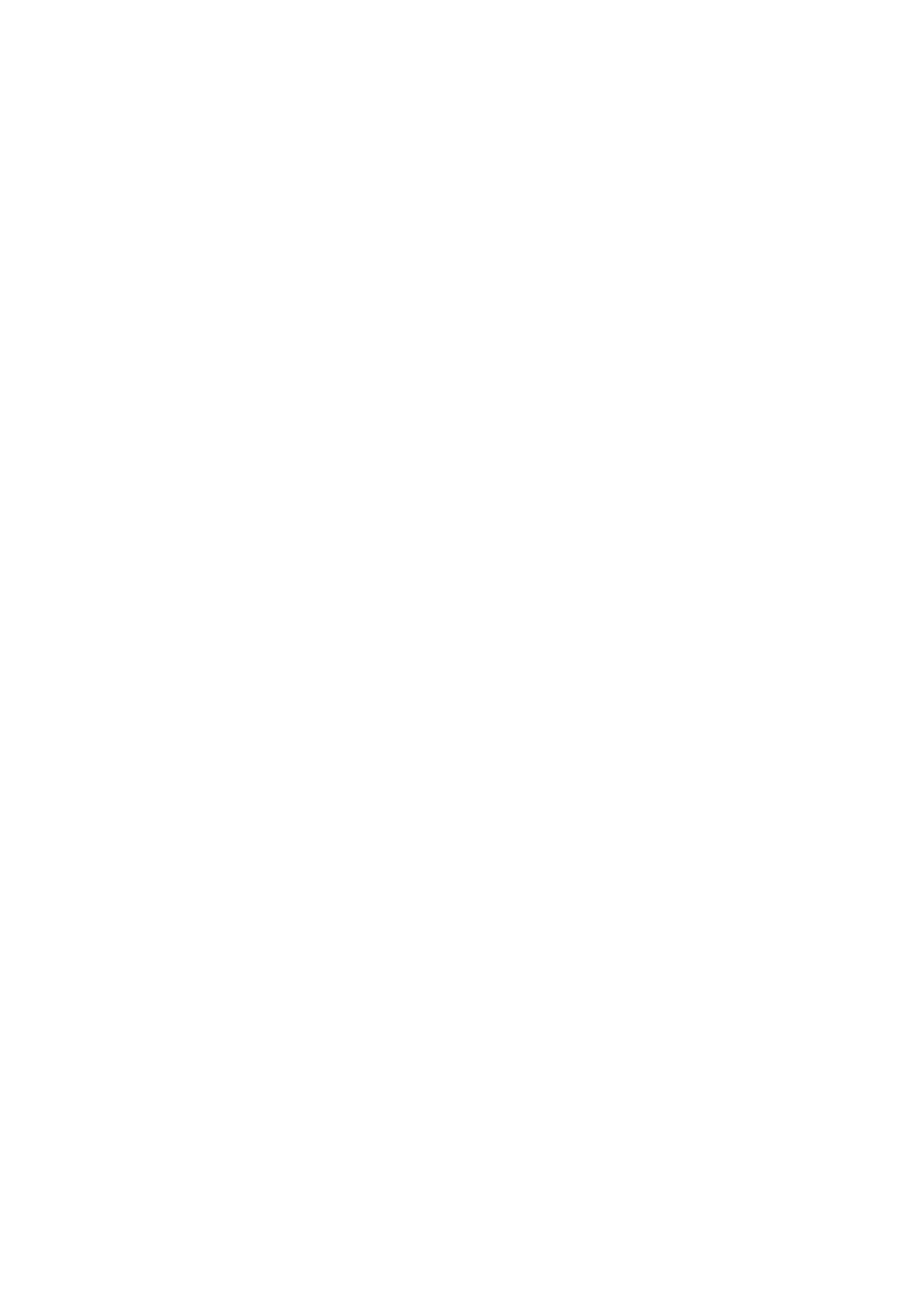# **FOOD SAFETY**

#### **How we calculate your Food Hygiene Rating:**

The food safety section has been divided into the three areas which you are scored against for the hygiene rating: 1. food hygiene and safety procedures, 2. structural requirements and 3. confidence in management/control procedures. Each section begins with a summary of what was observed and the score you have been given. Details of how these scores combine to produce your overall food hygiene rating are shown in the table.

| <b>Compliance Area</b>                     |          |    |                | <b>You Score</b> |           |    |           |    |                |  |  |
|--------------------------------------------|----------|----|----------------|------------------|-----------|----|-----------|----|----------------|--|--|
| Food Hygiene and Safety                    |          |    |                | $\Omega$         | 5         | 10 | 15        | 20 | 25             |  |  |
| <b>Structure and Cleaning</b>              |          |    | $\overline{0}$ | 5                | 10        | 15 | 20        | 25 |                |  |  |
| Confidence in management & control systems |          |    | $\overline{0}$ | 5                | 10        | 15 | 20        | 30 |                |  |  |
|                                            |          |    |                |                  |           |    |           |    |                |  |  |
| <b>Your Total score</b>                    | $0 - 15$ | 20 | $25 - 30$      |                  | $35 - 40$ |    | $45 - 50$ |    | > 50           |  |  |
| Your Worst score                           | 5        | 10 | 10             |                  | 15        |    | 20        |    |                |  |  |
|                                            |          |    |                |                  |           |    |           |    |                |  |  |
| <b>Your Rating is</b>                      | 5        | 4. | 3              |                  | 2         |    |           |    | $\overline{0}$ |  |  |

Your Food Hygiene Rating is 5 - a very good standard



## **1. Food Hygiene and Safety**

Food hygiene standards are high. You demonstrated a very good standard of compliance with legal requirements. You have safe food handling practices and procedures and all the necessary control measures to prevent cross-contamination are in place. Some minor contraventions require your attention. **(Score 5)**

### Contamination risks

**Contravention** The following exposed food to the general risk of cross-contamination with bacteria or allergens or its physical contamination with dirt, foreign objects or chemicals::

- pink pencil shavings seen to base of salad make up chiller
- damaged plastic sleeve adhering to ice machine cover

**Observation** I was pleased to see you were able to demonstrate effective controls to prevent cross-contamination.

#### Hand-washing

**Observation** I was pleased to see hand washing was well managed.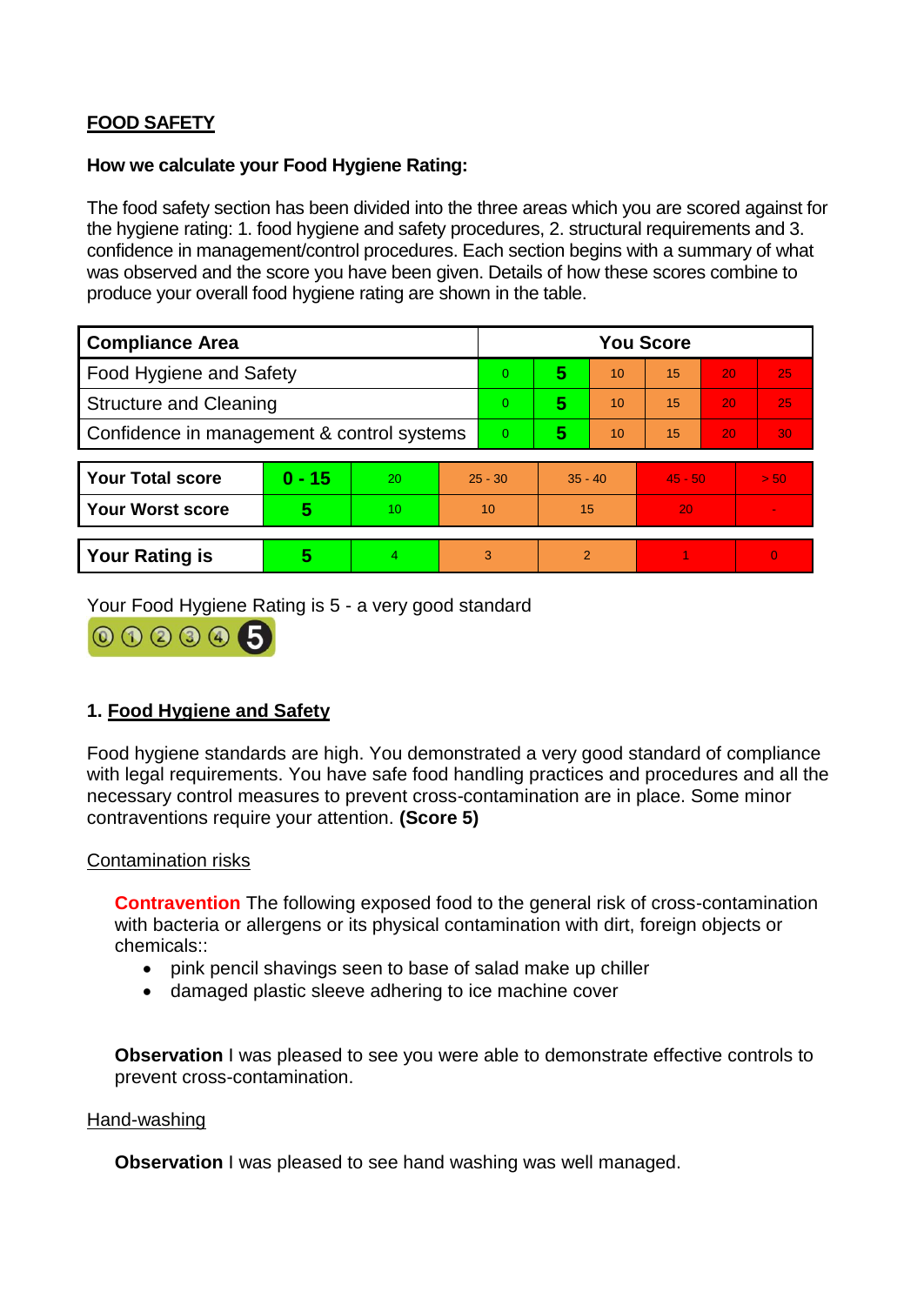## Temperature Control

**Observation I** was pleased to see you were able to limit bacterial growth and/or survival by applying appropriate temperature controls at points critical to food safety and that you were monitoring temperatures.

## **2. Structure and Cleaning**

The structure facilities and standard of cleaning and maintenance are all of a good standard and only minor repairs and/or improvements are required. Pest control and waste disposal provisions are adequate. The minor contraventions require your attention. **(Score 5)**

### Cleaning of Structure

**Contravention** The following items were dirty and require more frequent and thorough cleaning:

- high level cleaning around soft drinks machine in rear store room as cobwebs were seen.
- high level cleaning in rear corridor to loading doors an cobwebs were seen
- dirt to earthing cabling to dedicated wash hand basin
- behind burger broiler as there was a build up of grease

### **Maintenance**

**Contravention** The following had not been suitably maintained and must be repaired or replaced:

damaged and chipped floor tiles near rear loading area doors.

### **3. Confidence in Management**

A food safety management system is in place and you demonstrate a very good standard of compliance with the law. Food hazards are understood properly controlled managed and reviewed. Your records are appropriate and generally maintained. Your staff are suitably supervised and trained. You have a good track record. There are some minor contraventions which require your attention. **(Score 5)**

### Type of Food Safety Management System Required

**Observation** Your SFBB/food safety management system was in place and working well. I was confident you had effective control over hazards to food.

**Observation** You were monitoring (and recording) the temperatures of your fridges and freezers well as the temperature of cooked/hot-held food and could demonstrate effective systems for controlling bacterial growth and survival.